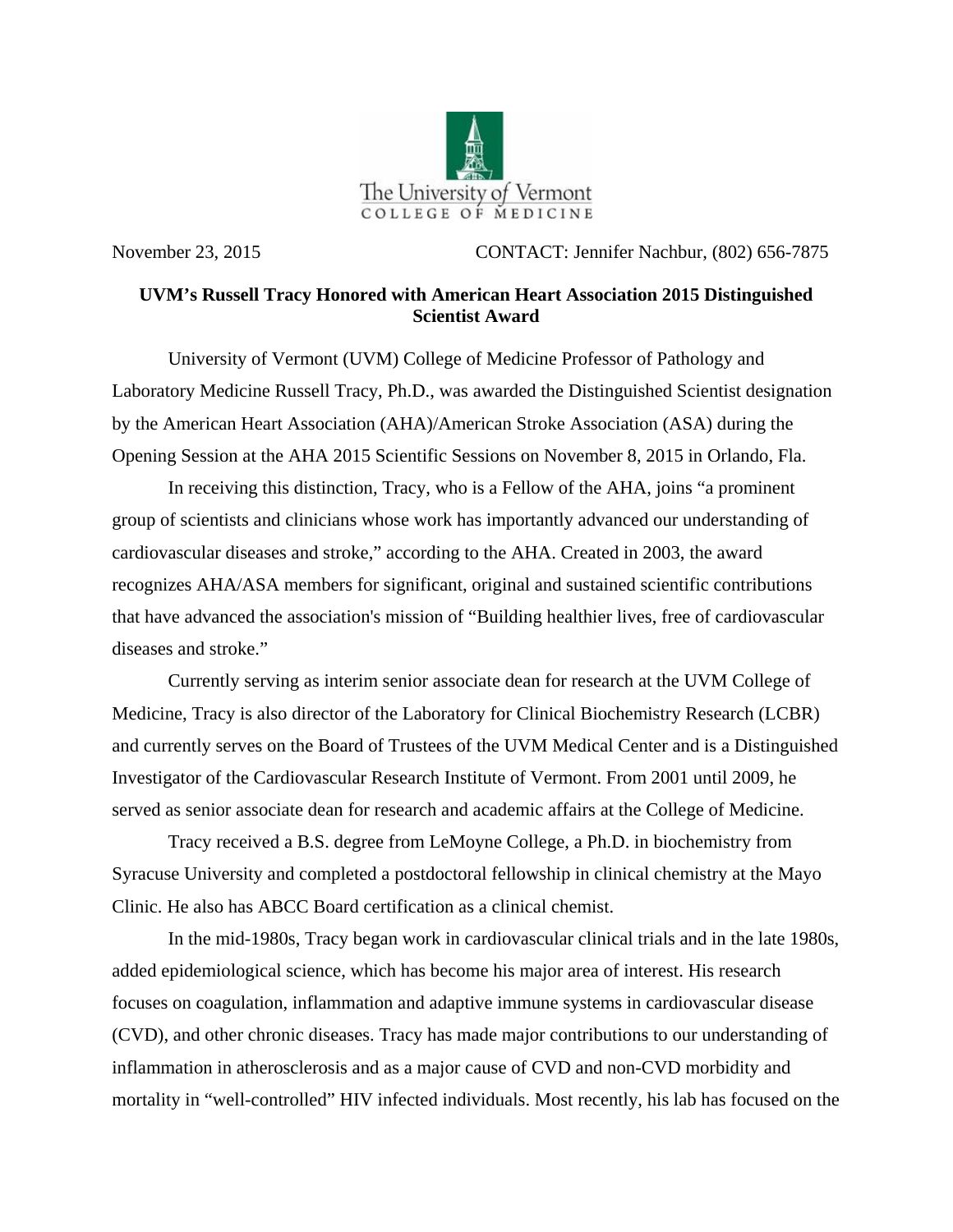role of chronic infections, including CMV, HIV and HCV, in the regulation of adaptive immunity, and the implications for CVD.

NIH-funded since 1984, Tracy is involved in a broad range of molecular and genetic epidemiological studies, serving as core lab director, biorepository director, and/or as a steering committee member on many of them, including: the Cardiovascular Health Study; the Multi-Ethnic Study of Atherosclerosis (MESA); the National Heart, Lung and Blood Institute's (NHLBI) Heart Failure Network; NHLBI's HIV-CVD Consortium; and NHLBI's Exome Sequencing Program. The LCBR Biological Specimen Repository is a major national resource, currently housing more than four million samples in almost 200 ultracold freezers.

Tracy has more than 600 scientific publications, and has received numerous honors during his career, including the American Association of Clinical Chemistry Bernie Zak Award for Research, the University of Oklahoma Kelly West Lecturer, Emory University Distinguished Visiting Professor in Pathology and University of Kentucky Gill Heart Institute Visiting Professor. He serves currently on the Office of AIDS Research Working Group on HIV and Aging, and has participated in many NHLBI, National Institute on Aging and National Institute on Allergy and Infectious Diseases workshops and planning sessions. He has done extensive mentoring of graduate students, postdoctoral fellows and junior faculty, and has served on the advisory boards of several training programs around the country.

Tracy resides in Colchester, Vt.

###